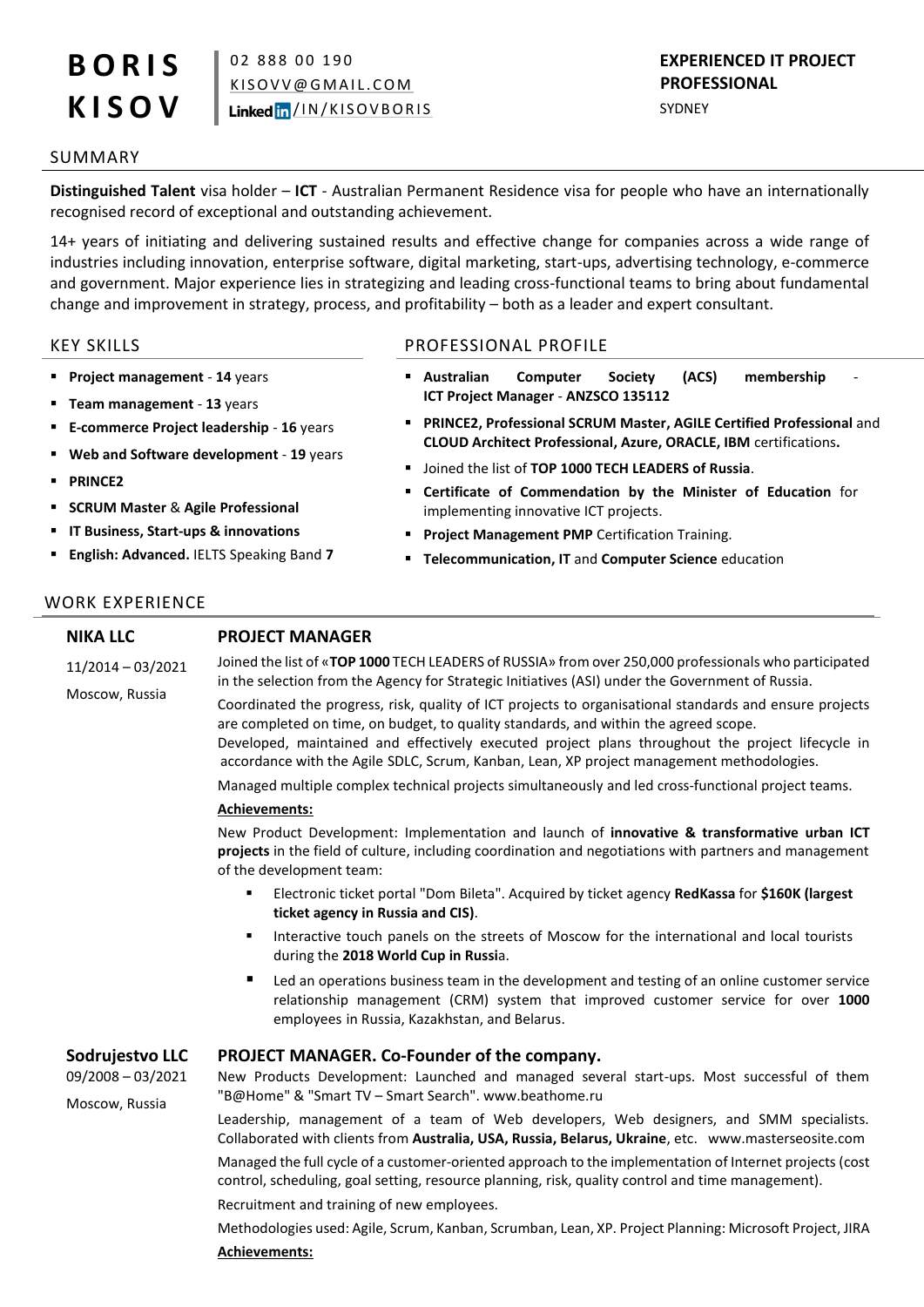- Platform "B@Home" and "Smart TV Smart Search" based on OTT technology, **acquired by MTS (largest mobile operator in Russia and CIS**), then transformed into the self-sufficient platform "Interactive TV" by **Rostelecom** PJSC**.**
- " Seed accelerator MTS (Mobile TeleSystems) program for start-ups with the project "Smart TV -Smart Search".
- Won the Business Incubator start-ups competition. Plekhanov University of Economics, 2014.
- Developed corporate and brand identity, and corporate printed products.
- Attracted **37** key clients and executed **53** Internet projects in e-commerce, social communication, and business development. Performed subsequent support and organisation of advertising companies and SEO optimisation.
- Proposed team and project management tools, CRM and HelpDesk for quality customer support.
- Administered and planned project goals, strategic plans for further development, within budget, by evaluating the current competition, developing new markets, using past trends and current future promotions.
- Directed **19%** overall annual growth of client relationships, expanding contract and new services that can be offered (Social media management, SEO, Website speed optimisation).
- Introduced the loyalty program for clients, leading to **7%** increase of annual revenue in the competitive market of Web Development.

### **NBEI School 2114 PROJECT MANAGER ICT**

09/2014 – 03/2021 Moscow, Russia

Awarded the **Certificate of Commendation** by **the Minister of Education** for implementing innovative ICT projects in **1783** educational institutions.

Team control and management of the IT department to implement projects and support of IT infrastructure in **15** buildings. Recruitment and training of employees.

Modernised and united the entire IT infrastructure.

Organised planning for the preparation and implementation of new ICT projects.

Methodologies used: Prince2, Kanban, Waterfall.

### **Achievements:**

- Coordinated evaluation and selection of \$**1.4M** worth of new equipment for the "IT Polygon" city project.
- Realisation and coordination of significant **innovative ICT projects "IT Polygon" and "PAK Education"** with a total investment of \$**3M**.
- Launched **first** in Russia online video conferencing in educational institutions in 2014 using WebRTC (real-time communications) technology.
- Collaborated in working groups on the implementation of innovative programs for the Department of Education.
- Implementation of end-to-end solutions CRM, ERP and Help Desk for education organisations.

### 09/2003 – 08/2014 **SYSTEM NETWORK ADMINISTRATOR**

Engaged in the adoption of new IT technologies. Administration of 3 web servers (Windows Server, SQL Server, and Unix / Linux). Configured and networked over 150 PCs. Implemented a distance learning system and 3 Internet portals.

### **RZPO LLC BUSINESS DEVELOPMENT DIRECTOR**

09/2015 – 12/2019 Moscow, Russia

Coordinated and managed the work of a project team to ensure agreed outcomes are achieved.

Define, negotiate, communicate, implement and monitor quality standards on all project deliverables.

Facilitated meetings with key leaders and collaborated with project teams to ensure timely decisionmaking and effective communication between project stakeholders at all levels.

International representative of RZPO Company. [www.equipment7.com](http://www.equipment7.com/)

### **Achievements:**

- Successful negotiation of **8** agreements **US\$ 27M** worth with the largest machine-building companies and factories during international trips to **Spain, China, Taiwan, South Korea.**
- Developed corporate and brand identity, corporate printed products and web portal.

### **J'son & Partners HEAD of ANALYTICAL DEPARTMENT**

Organisation and management of **8** employees. Important clients: Golden Telecom, Beeline, MTS, Megafon, AFK Sistema, Yandex, Sony Ericsson, Rostelecom, Gazprom-Media, etc.

10/2007 – 04/2008

**Consulting company**